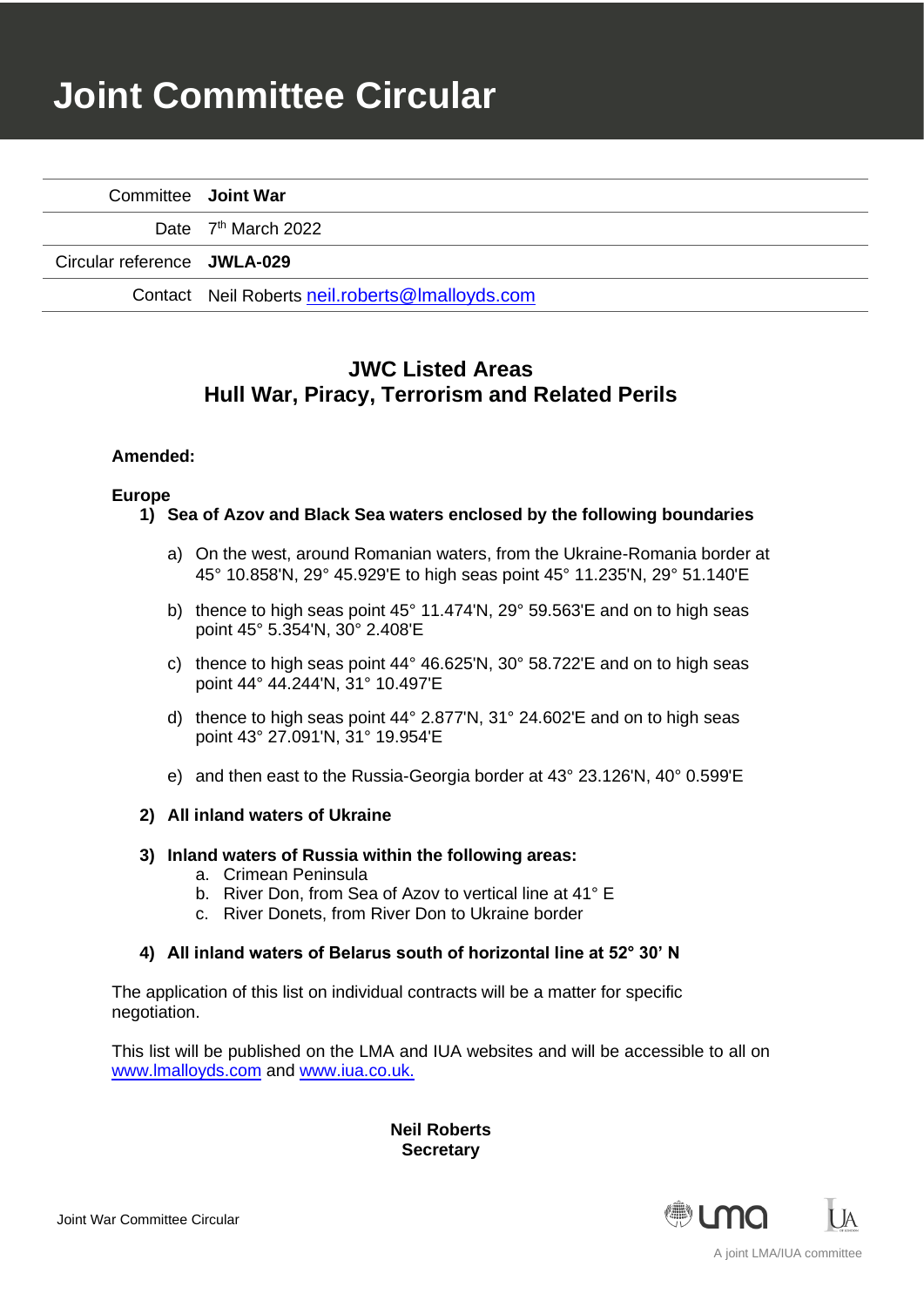| <b>JWC Listed Areas</b>                                               |  |
|-----------------------------------------------------------------------|--|
| Hull War, Piracy, Terrorism and Related Perils                        |  |
| <b>Africa</b>                                                         |  |
| Benin                                                                 |  |
| Cabo Delgado, waters as defined overleaf                              |  |
| Eritrea, but only South of 15° N                                      |  |
| Gulf of Guinea, waters as defined overleaf                            |  |
| Libya                                                                 |  |
| Nigeria                                                               |  |
| Somalia                                                               |  |
| Togo                                                                  |  |
|                                                                       |  |
| <b>Europe</b>                                                         |  |
| Sea of Azov and Black Sea waters as defined overleaf                  |  |
|                                                                       |  |
| Indian Ocean, Gulf of Aden and Southern Red Sea                       |  |
| Waters as defined overleaf                                            |  |
|                                                                       |  |
| Asia                                                                  |  |
| Pakistan                                                              |  |
|                                                                       |  |
| <b>Middle East</b>                                                    |  |
| Iran                                                                  |  |
| Iraq, including all Iraqi offshore oil terminals                      |  |
| Israel                                                                |  |
| Lebanon                                                               |  |
| Oman (Musandam Governorate)                                           |  |
| Persian or Arabian Gulf and adjacent waters as defined overleaf       |  |
| Saudi Arabia (Gulf coast)                                             |  |
| Saudi Arabia (Red Sea coast) excluding transits                       |  |
| Syria                                                                 |  |
| <b>United Arab Emirates</b>                                           |  |
| Yemen                                                                 |  |
|                                                                       |  |
| <b>South America</b>                                                  |  |
| Venezuela, including all offshore installations in the Venezuelan EEZ |  |

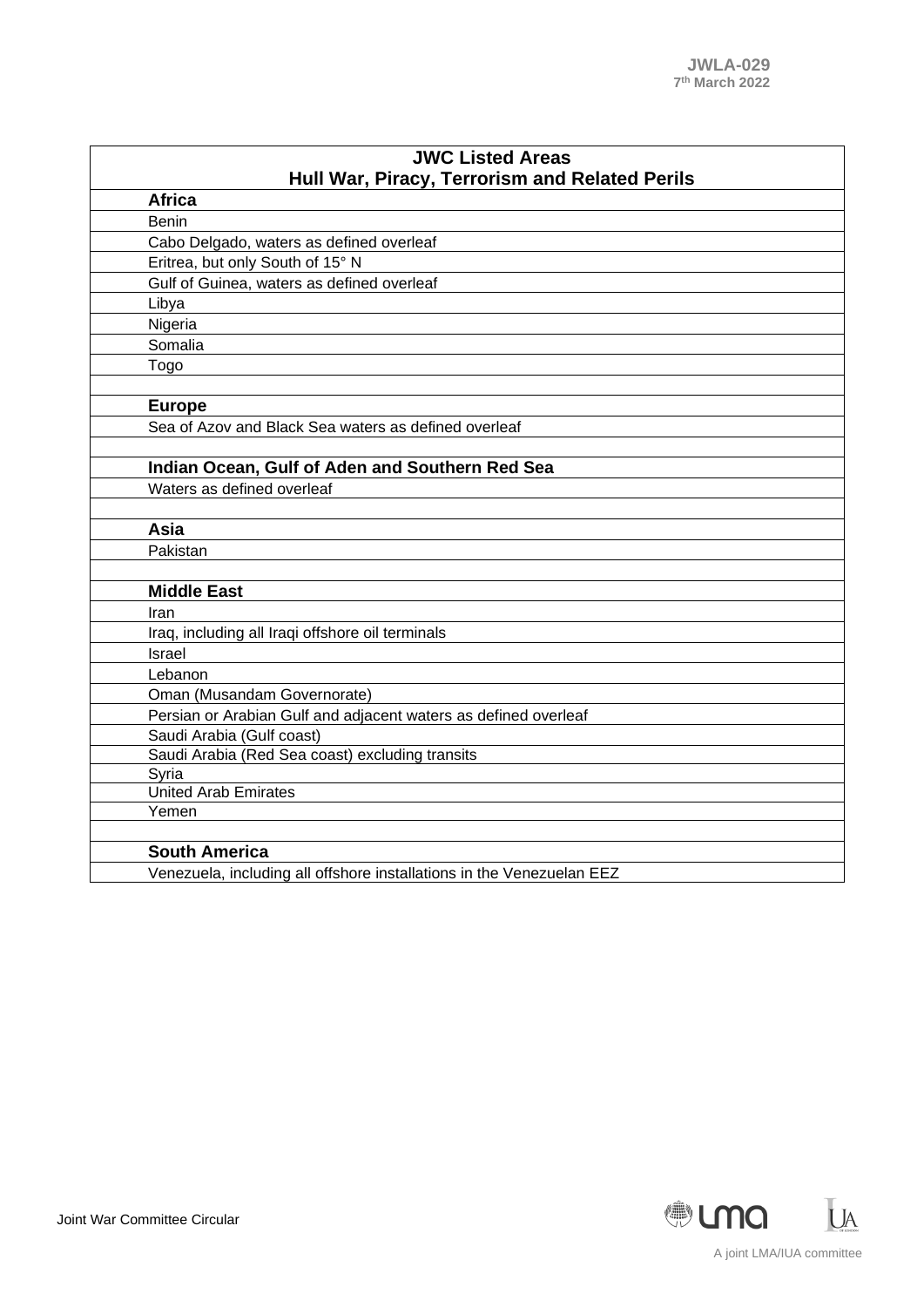# **Defined Waters**

# **Europe**

#### **1) Sea of Azov and Black Sea waters enclosed by the following boundaries**

- a) On the west, around Romanian waters, from the Ukraine-Romania border at 45° 10.858'N, 29° 45.929'E to high seas point 45° 11.235'N, 29° 51.140'E
- b) thence to high seas point 45° 11.474'N, 29° 59.563'E and on to high seas point 45° 5.354'N, 30° 2.408'E
- c) thence to high seas point  $44^{\circ}$  46.625'N, 30 $^{\circ}$  58.722'E and on to high seas point 44° 44.244'N, 31° 10.497'E
- d) thence to high seas point 44° 2.877'N, 31° 24.602'E and on to high seas point 43° 27.091'N, 31° 19.954'E
- e) and then east to the Russia-Georgia border at 43° 23.126'N, 40° 0.599'E

#### **2) All inland waters of Ukraine**

#### **3) Inland waters of Russia within the following areas:**

- a. Crimean Peninsula
- b. River Don, from Sea of Azov to vertical line at 41° E
- c. River Donets, from River Don to Ukraine border
- **4) All inland waters of Belarus south of horizontal line at 52° 30' N**

# **Cabo Delgado**

The waters within 50 nautical miles of Mozambique and Tanzania enclosed by the following boundaries:

- a) To the north, from Mnazi Bay at 10°19.6'S, 40°18.9'E to high seas point at 9°50.7'S, 41°7.6'E.
- b) To the south, from Baía do Lúrio at 13°30'S, 40°31.6'E to high seas point 13°30'S, 41°28.8'E.

# **Gulf of Guinea**

The waters enclosed by the following boundaries:

- a) On the west, from the coast of Togo 6° 06′ 45″ N, 1°12′E, south to
- b) high seas point  $0^{\circ}$  40' S,  $3^{\circ}$  00' E
- c) and then east to Cape Lopez Peninsula, Gabon 0°40′S, 8° 42′E.